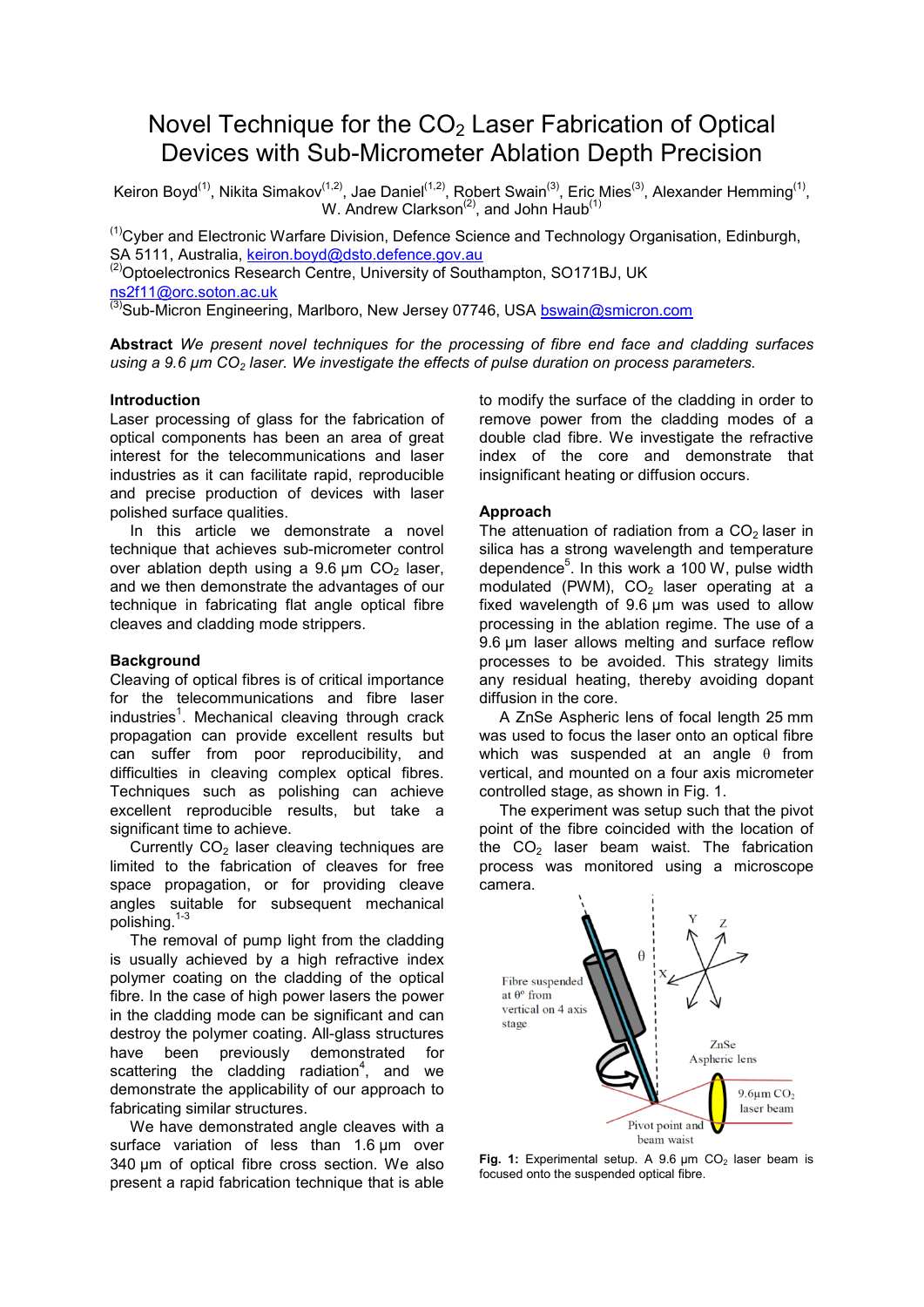The optical fibre was aligned to the  $CO<sub>2</sub>$  laser beam waist using a co-propagating green laser for coarse alignment. Fine alignment was achieved by observing the orientation and depth of ablation with respect to the fibre core through the microscope camera.

#### **Ablation Depth**

The ablation depth of the  $CO<sub>2</sub>$  laser was investigated as a function of pulse width for two pulse repetition frequencies of 50 and 100 Hz.

 A 400 µm optical fibre suspended at 5.9º was rotated at 50 revolutions per minute (RPM) while being irradiated with  $CO<sub>2</sub>$  laser pulses of initial duration 20 µs to cleave the fibre. The displacement of the fibre edge as a function of increasing pulse width up to 400 µs was then measured using the in-situ microscope camera as shown in Fig. 2.

 The slopes of the graphs for pulse durations of less than 150  $\mu$ s in Fig. 2 show that by varying the pulse duration by 1 µs an ablation depth resolution of ~150 nm can be achieved.



Fig. 2: Material ablated as a function of CO<sub>2</sub> laser pulse width at 50 and 100 Hz pulse repetition rates. The error bars are from the standard deviation of 3 measurements for each point and are largely attributed to end float movement of the optical fibre during processing as well as optical resolution.

 For a precise measurement of the ablation depth as a function of pulse duration, a ramp height profile was machined onto the end of a 400 μm diameter optical fibre by linearly varying the pulse width as a function of fibre rotation angle from 90 us to 120 us.

 The resulting profile was measured interferometrically using a Nyfors Cleave Meter 3D and is shown in Fig. 3. This profile displayed a maximum height of ~4.4 μm, and an ablation depth per microsecond of pulse width variation of 148 nm, which is in agreement with the processing resolution implied by the results shown in Fig. 2.



**Fig. 3:** Surface of a ramp profile fabricated by varying the  $C\overline{O}_2$  laser pulse width during the ablation of a 400 µm diameter optical fibre suspended at 5.9º from vertical, as reconstructed from interference pattern.

#### **Fibre Cleaving**

angle.

The cleaving of optical fibres was achieved through the rotation of the fibre at 50 RPM while it was irradiated with pulses of constant duration  $($   $\sim$  90  $\mu$ s). It was found that by increasing the angle θ, from vertical, the surface variation across the fibre reached a minimum value as shown in Fig. 4. As the angle was decreased from its value at this minimum, the ablation process generated an increasingly concave surface profile. In contrast, as the angle was increased a convex surface profile was produced.



Fig. 4: Material ablated as a function of CO<sub>2</sub> laser pulse width at pulse repetition rates of 50 Hz and 100 Hz for a 400 µm outer diameter optical fibre suspended at an angle θ from the vertical. The stationary points are where the profiles transform from concave to convex for increasing

Using the optimum angle found through the minimum point of the graph in Fig. 4, we were able to achieve reproducible cleaves as shown in the microscope camera images in Fig. 5 and Fig. 6. This process resulted in profiles with